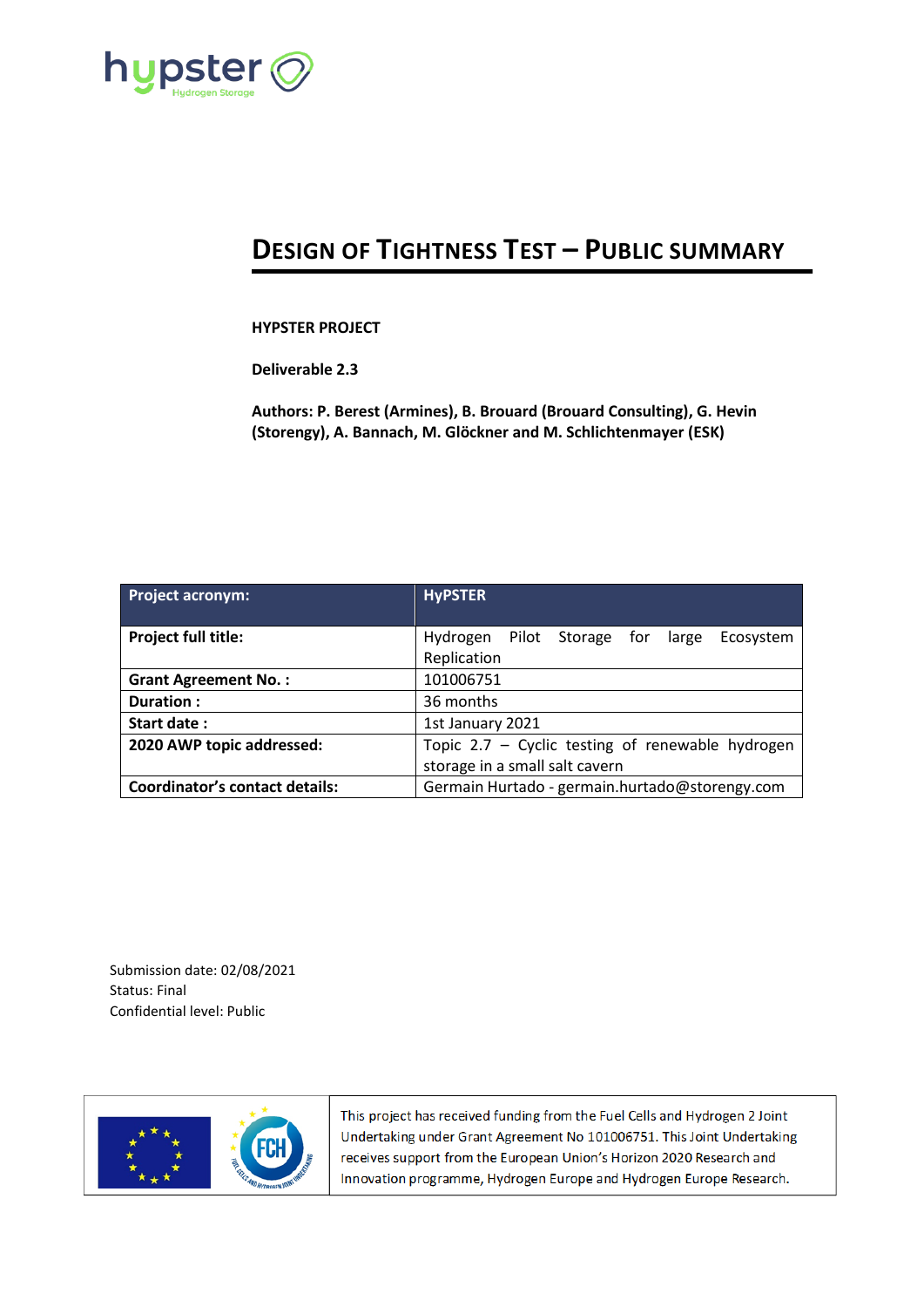

## **1. PUBLIC SUMMARY**

The threat of global warming calls for a major energy transition. Hydrogen is considered as one of the most promising energy vectors. Germany and France, for instance, plan to invest a billion Euros per year to promote hydrogen for transport, heating and energy storage. However, the hydrogen strategy depends critically on mass-storage capacity. Mass storage in salt caverns is an attractive option.

Storage of gaseous and liquid hydrocarbons in salt caverns is a mature technology. More than 2000 caverns are operated worldwide. A lot of experience has been gained. However, storing hydrogen raises a couple of new problems, related to hydrogen high mobility (tightness) and the frequent cycles required when operating a storage cavern as a buffer between a distribution grid and electrolysis production fed by intermittent electricity. The tightness issue is addressed in this paper.

Tightness is a fundamental requisite of any storage cavern. Tightness results from (Bérest and Brouard, 2003):

- 1. the properties of the rock formation,
- 2. the nature of the stored product (density, viscosity)
- 3. the pressure selected for storage operation.
- 4. the design of wellbore completion, and
- 5. the quality of the cementing job and steel equipment.

Much information and experience are available from the 2000+ salt caverns used worldwide for hydrocarbon storage. Generally speaking, salt permeability is exceedingly small. Several incidents proved that breaches or conduits can be created between a cavern and a neighboring cavern, or between a cavern and the boundaries of the salt formation. The origin of most of these incidents is the presence of Anomalous Zones in the salt formation. In-situ tests proved that the overall cavern permeability experiences a significant increase when fluid pressure at cavern depth is larger than 80-85% of the geostatic pressure.

However, as in most pressure vessels, it is the "piping" (the access well) that most often is the weakest point. Several incidents are described in this Deliverable. The origin of most of these incidents is the presence of a single casing between the stored product and the rock formation.

In this context, tightness tests are mandatory. It is suggested to test the wellbore after drilling and to test the cavern before commissioning. The Nitrogen Leak Test, a high-resolution measurement technique, has become a standard. It consists of filling the annular space with pressurized nitrogen, setting the gas-brine interface below the last casing shoe, and tracking this interface with a logging tool. The mass of gas is very small when compared to brine mass, and accurate measurement of gas-mass changes during the test is possible.

A complementary interpretation method, based on the analysis of wellhead-pressure evolutions during the test rather than on interface tracking, can also be used. This method is cost-effective; it is especially attractive when several tests must be performed.

Several cases of tightness loss in gas storage caverns were described. They originate in a weakness of the salt formation (Anomalous Zone) or in the presence of a single casing between the stored gas and the rock formation (Single Barrier). It is recommended to have two barriers between the rock mass and the salt formation (according to the current practice, two cemented casings in North America, and one cemented casing and one gas completion in Europe). The maximum gas pressure must be lower than 80-85% of the geostatic pressure at the casing-shoe depth. Tightness tests must be performed both before leaching the cavern and before the first gas fill. For demonstration projects like HyPSTER, the well should be tested with nitrogen and hydrogen, successively. During these tests, the gas-brine interface is can be set at distinct depths to assess the tightness of the various parts of the wells. For measuring the leak rate during the test, in addition to interface tracking, a continuous and non-intrusive method is suggested.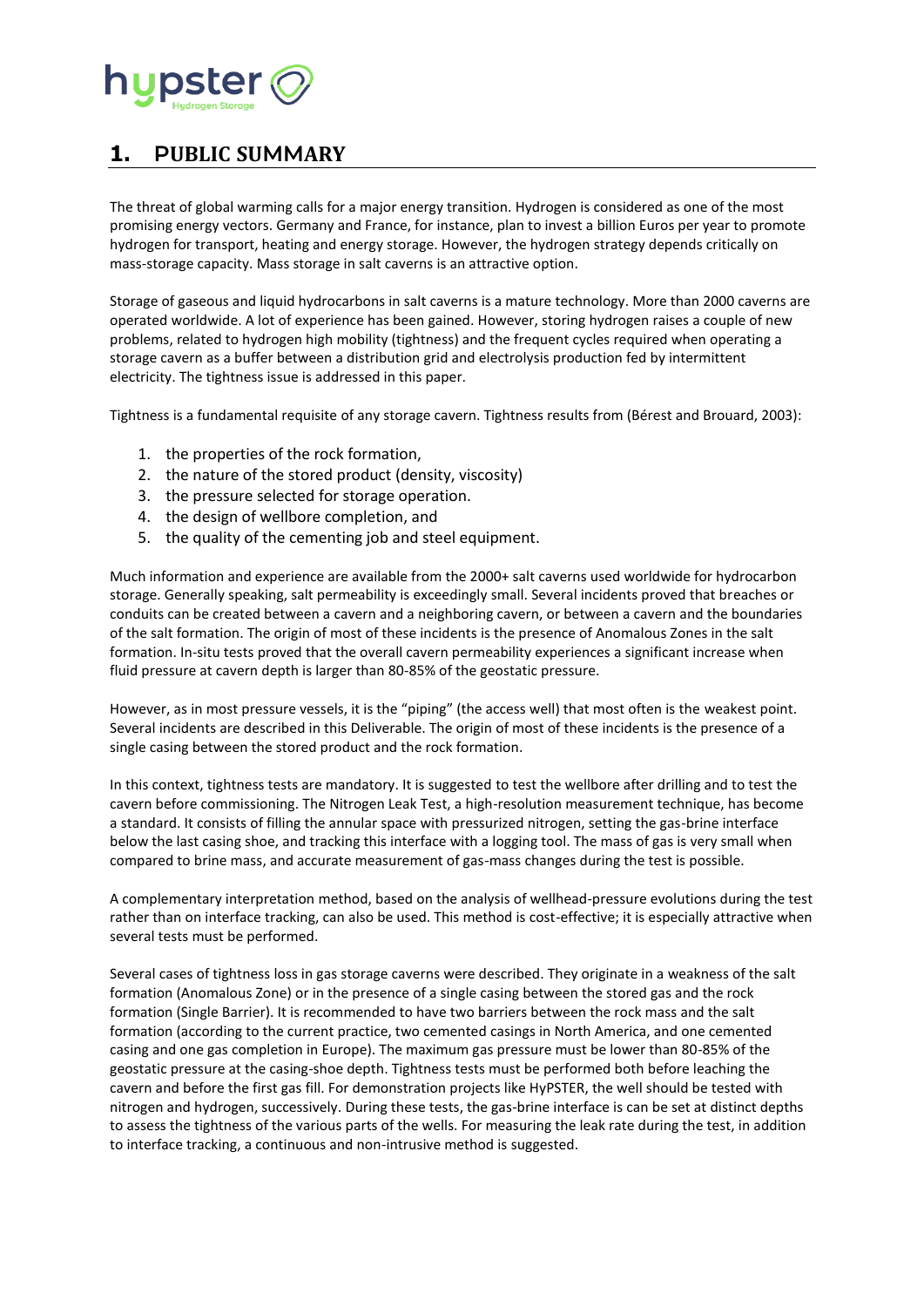

It is expected that

- The measured leak rates are well below the reference value.
- For each test gas the leak rate may stay constant (at least some time after pressurization) at all interface levels or experience small depth changes with deeper interface levels.
- The leak rate measured with hydrogen is approximately 2,2 times higher than the one measured with nitrogen.

Following a detailed assessement of the test results to be obtained and comparison with results from other pilot projects, a dedicated reference value for the tightness test of hydrogen caverns could be established, if sufficient data can be collected. This could read as follows :

- The established test methods (in-situ balance, in-situ compensation, above-ground balance) can be further applied without substantial changes
- Reference MDLR = 50 liter/day (N2) or 110 liter/day (H2) for hydrogen storages [ESK] or MALR = 50 kg/day (H2) [Armines-X]
- Other criteria like waiting time before test, test duration, evaluated parameters can remain unchanged

Final recommendations can only be given after test execution in 2022.